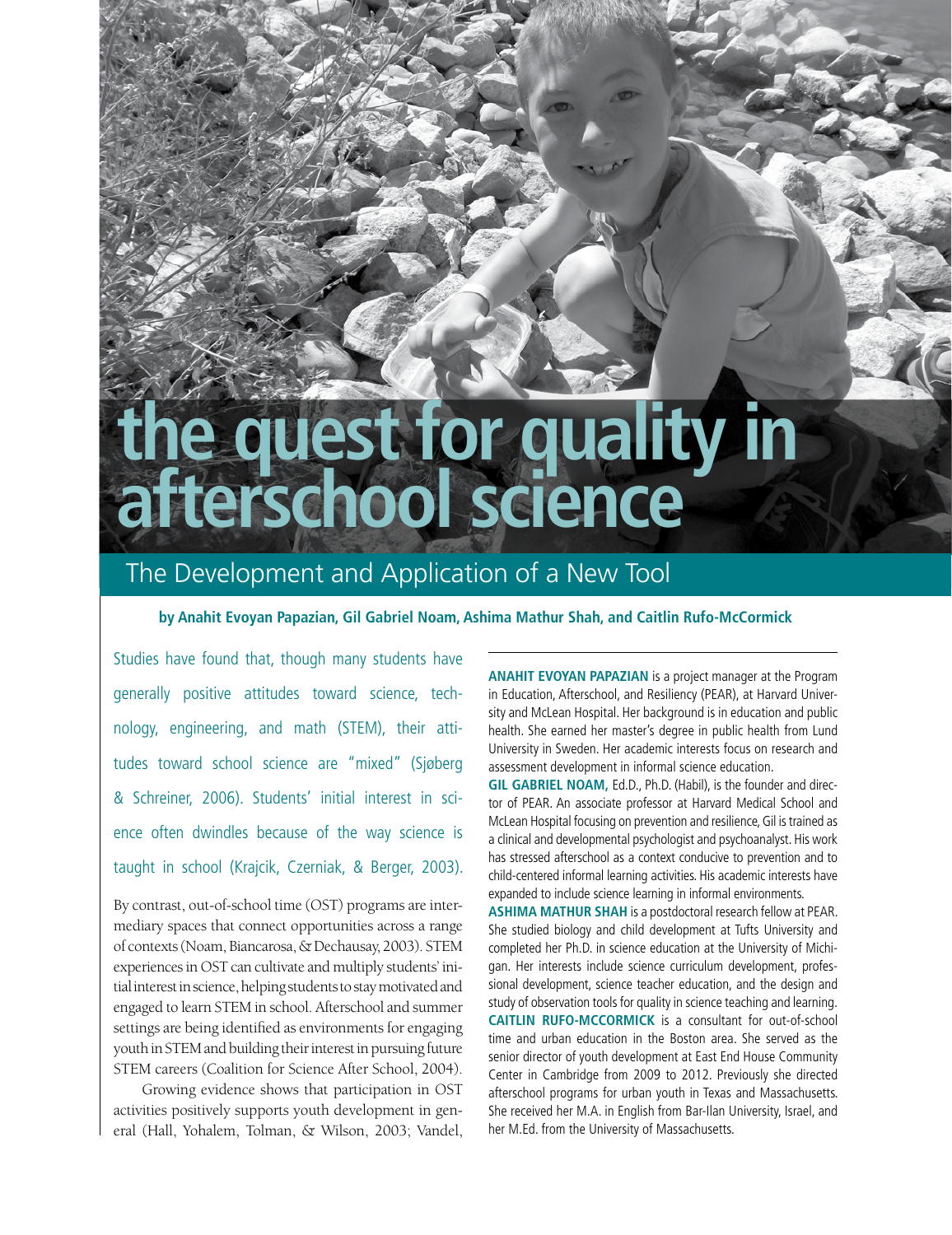Reisner, & Pierce, 2007) and STEM learning in particular (Tamir, 1991). However, simply participating in a selfidentified STEM program is not sufficient. Youth will benefit more if they participate in *quality* afterschool programs (Mahoney, Levine, & Hinga, 2010). In fact, participation in a low-quality program can negatively affect youth development (National Institute on Out-of-School Time, 2009). Therefore, a common understanding of quality indicators in STEM OST is vital not only for researchers and evaluators but also for afterschool program leaders and staff.

An important way of knowing whether programs are of high or low quality is to observe them systematically and reliably. Such observation is practically impossible without good definitions of what constitutes quality. Observation tools employing such definitions and related indicators are being developed and applied both in schools (Bill and Melinda Gates Foundation, 2012) and in OST programs (Gitomer, 2012). Reputable observation tools for assess-

> The DoS tool allows observers to collect systematic data along 12 quality indicators to pinpoint the strengths and weaknesses of afterschool science learning experiences. These data can then be used to guide technical assistance and professional development and to help programs choose and modify curricula to meet students' needs.

ing STEM instruction in school settings include the Reformed Teaching Observation Protocol (Piburn et al., 2000) and the Classroom Observation Protocol (Weiss, Pasley, Smith, Banilower, & Heck, 2003). The OST field has several observation tools, as described by Yohalem and Wilson-Ahlstrom (2009), for assessing program quality generally. However, "instruments designed specifically for observing informal settings in science are only now being designed and researched" (Gitomer, 2012, p. 2).

In order to address this gap, researchers at the Program in Education, Afterschool, and Resiliency (PEAR) created the Dimensions of Success (DoS) assessment tool to

help OST programs and researchers monitor and measure quality. The DoS tool allows observers to collect systematic data along 12 quality indicators to pinpoint the strengths and weaknesses of afterschool science learning experiences. These data can then be used to guide technical assistance and professional development and to help programs choose and modify curricula to meet students' needs (Noam & Shah, in press). The previous work on afterschool quality assessment, especially the research done by Yohalem and colleagues (2009), along with the existing national frameworks of STEM assessment, guided the development of the DoS tool.

DoS is taking the lead in establishing definitions of and indicators for STEM program quality. This paper describes the development of the DoS tool, outlines its structure and the professional development that enables its use, and presents a case study of its application in an urban OST program offering STEM activities. Use of DoS is facilitating program improvement in OST programs and networks across the country.

## Development of the DoS Observation Tool

In 2006, the research team at PEAR was invited to evaluate the effectiveness of the Summer METS (math, engineering, technology, and science) Initiative, which was established by the Kauffman Foundation to expand opportunities for student participation in science and technology-related summer activities and to better assist underserved youth in metropolitan Kansas City. In 2007, in addition to surveying 450 Summer METS students and 64 teachers, observers recorded notes using the first pilot version of the

> DoS tool (Noam, Schwartz, Bevan, & Larson, 2007). Based on these observation data, the tool was further developed in 2008, when 10 programs in Kansas City began using DoS to observe one another in a peer-to-peer evaluation network (Dahlgren, Larson, & Noam, 2008). Though the programs were all STEM-focused, they were diverse in many ways. For example, they used different curricula and served different student populations; they worked in a variety of configurations, whether school-based or community-based, free-standing or part of a bigger network. Therefore, researchers' biggest challenge was to standardize DoS to be applied in a wide variety of programs while still

using the same rubrics so that the results could be compared across sites (Dahlgren et al., 2008).

After incorporating feedback from the Summer METS project, developers worked to expand the usability of the DoS tool and to pilot it in a wider sample of afterschool programs, starting with the Informal Learning of Science Afterschool (ILSA) project. As part of ILSA's in-depth case studies, trained observers used DoS in eight afterschool sites in California and Massachusetts, conducting 115 observations from January 2008 to August 2010. To triangulate DoS with previously validated observation tools, researchers also collected data on these programs using the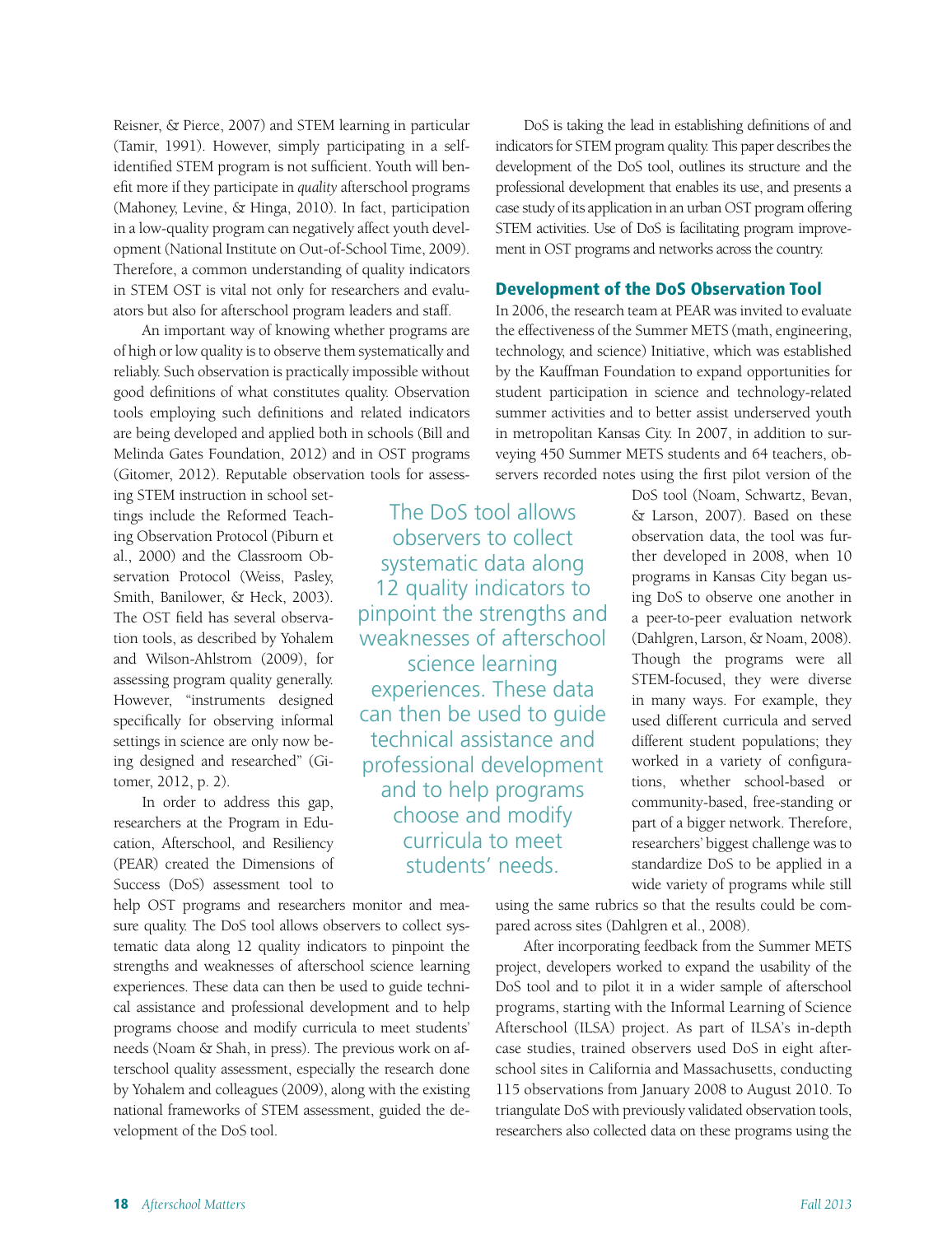Promising Practices Rating Scale (PPRS, Wisconsin Center for Education Research & Policy Studies Associates, 2005) and the Classroom Observation Protocol (Weiss et al., 2003). PPRS is a general afterschool observation tool, while the Classroom Observation Protocol, originally designed for use in schools, provided a science-specific framework. This process led to further revisions of the DoS tool.

# Alignment with Nationally Recognized Frameworks

Two recent documents were fundamental in shaping quality indicators for OST STEM learning and accelerated the need for a quality assessment tool specific to this field. In 2008, the National Science Foundation (NSF) developed *Framework for Evaluating Impacts of Informal Science Education Projects* (Friedman, 2008), which outlined the main areas in which OST STEM programs should be evaluated. Additionally, the National Research Council (NRC, 2009) introduced six strands that describe goals and practices for informal science learning. The NRC strands, like the NSF domains, offer a framework for designing quality STEM experiences in OST and for identifying possible outcomes. Specifically, the NRC framework highlights the importance of students' excitement and interest; their ability to use models and build explanations, explore and test questions, reflect, and use scientific language and tools; and their ability to identify as people who can learn, use, and contribute to science (NRC, 2009).

The NSF framework (Friedman, 2008) defines five impact categories for assessment:

- • Awareness, knowledge, or understanding of STEM concepts, processes, or careers
- Engagement or interest in STEM concepts, processes, or careers
- • Attitude toward STEM-related topics or capabilities
- • Behaviors related to STEM concepts, processes, or careers
- • Skills based on STEM concepts, processes, or careers

The researchers' goal was to align DoS with the NSF framework and the NRC strands. At the time, three of the four DoS domains were Engagement or Interest, Content Knowledge & Competence and Reasoning, and Career Knowledge/Acquisition & Attitude/Behavior. All three domains are closely related to both the NSF framework and the NRC strands. As a result of numerous observations, the researchers felt the need for an additional domain to describe the curricula, materials, and space offered by afterschool programs, so they created a fourth domain, Programmatic Features. Over time, as researchers observed more STEM programs, dimensions within these domains were modified.

# Validation

In order to make DoS available to a wide spectrum of OST programs, the development team needed to validate the tool by studying and reporting its psychometric properties. To accomplish this goal, PEAR teamed up with Educational Testing Services (ETS) in 2010 under NSF's Research and Evaluation on Education in Science and Engineering program. A team of observers was trained to use DoS in more than 300 STEM programs across seven states.

Teams of two trained observers, who had established initial inter-rater reliability with each other and with the pool of observers, observed STEM activities using DoS. These data were then analyzed to build a validity argument for the tool. Specifically, developers looked at the distribution of scores for each dimension, the rater reliability of observers, and the average scores for each dimension. They also looked for significant differences in scores from different kinds of programs—school-based, community-based, museum-sponsored, and so on. These details established the validity of the DoS tool; they are available in the NSF final technical report (Shah, Wylie, Gitomer, & Noam, 2013).

### The Final DoS Tool

As illustrated in Figure 1, the current version of DoS has 12 dimensions in four domains: Features of the Learning Environment, Activity Engagement, STEM Knowledge and Practices, and Youth Development in STEM. Together, the twelve dimensions capture key components of what makes a quality STEM activity in OST.

The current DoS domains continue to be aligned with NSF categories and NRC strands, though they are arranged in different "bins." For example, the NSF category Engagement and Interest is now covered by several DoS dimensions including Participation, Engagement with STEM, and Relevance. The NSF category Skills and Awareness, Knowledge, and Understanding is reflected in such DoS dimensions as STEM Content Learning, Inquiry, and Reflection. Similarly, the DoS dimension Inquiry aligns with the NRC strand "Manipulate, test, explore, predict, question, observe, and make sense of the natural and physical world." The DoS dimensions Relevance, Engagement with STEM, Relationships, and Youth Voice contribute toward NRC strand 1, "excitement, interest, and motivation." The 12 DoS dimensions work together to cover the range of outcomes in both the NRC and NSF frameworks.

The DoS protocol consists of a short description of each dimension, a more elaborate description, commentary for training, and a four-point rubric. The description defines the dimension; the elaboration provides more details, presents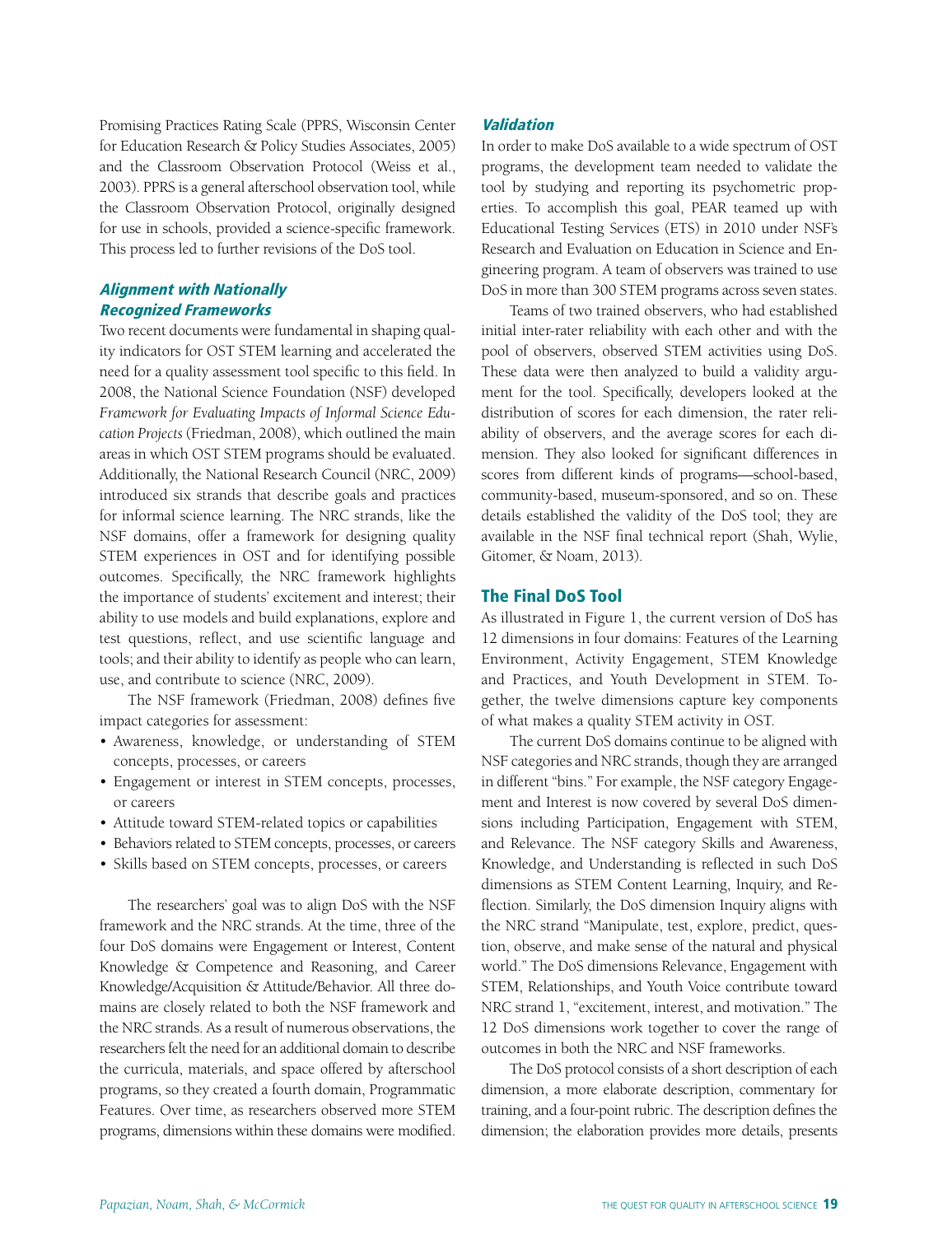

**Figure 1. The Final DoS Domains and Dimensions**

examples from the field, and provides tips on scenarios that commonly occur while observing STEM activities in OST. The commentary for training highlights key issues for trainees as they learn how to use the tool. The summary of the rubric provides examples of numerical ratings on a scale of 1 to 4, where 1 indicates little evidence and 4 indicates strong evidence of quality in that dimension. Each level is defined carefully in the rubric so that observers can distinguish the levels during their observation of an activity. The rubric for one dimension, Inquiry, is summarized in Figure 2.

# DoS Training

To one observer, "inquiry" may mean "experiments," while to another it may mean "rich discussions." Simply reading rubrics and watching science activities is not enough to make someone a proficient DoS observer. The text in the rubric helps to guide observers, but they need training to learn the meaning of each of the 12 dimensions and how to identify each of the four levels.

DoS training familiarizes participants with the DoS tool and prepares them to conduct observations in the field. It also calibrates observers' ratings so that the results are reliable and valid. The basic training consists of four steps:

- Eight hours of content training, online or in person
- Four to six practice observations in local afterschool STEM programs, in pairs
- • A one-hour online calibration session with PEAR
- • Certification for two years, with technical assistance and coaching as needed

The training materials include case studies of real

afterschool science programming, exercises asking observers to critique evidence from real DoS observations in the field, and observation simulations using videos of science activities of various levels of quality.

After completing all the parts of DoS training, new observers are certified for two years. One training fee covers all four steps, including continued coaching and technical assistance for two years to support the successful use of DoS in the field. Certified DoS observers can use the tool at no additional cost as frequently as needed to meet their program goals.

# Why Use DoS

DoS can be used in flexible ways based on the needs of a program. Some reasons to use DoS include:

# **How to Be Certified as a DoS Trainer**

Researchers or practitioners can become certified DoS observers by completing the certification process outlined in this article. Contact PEAR to schedule a training. Training sessions are held year-round; the schedule can be adjusted to accommodate the needs of the organization. In-person trainings are great for large state networks or organizations looking to train their whole team, while online webinars accommodate participants from different locations.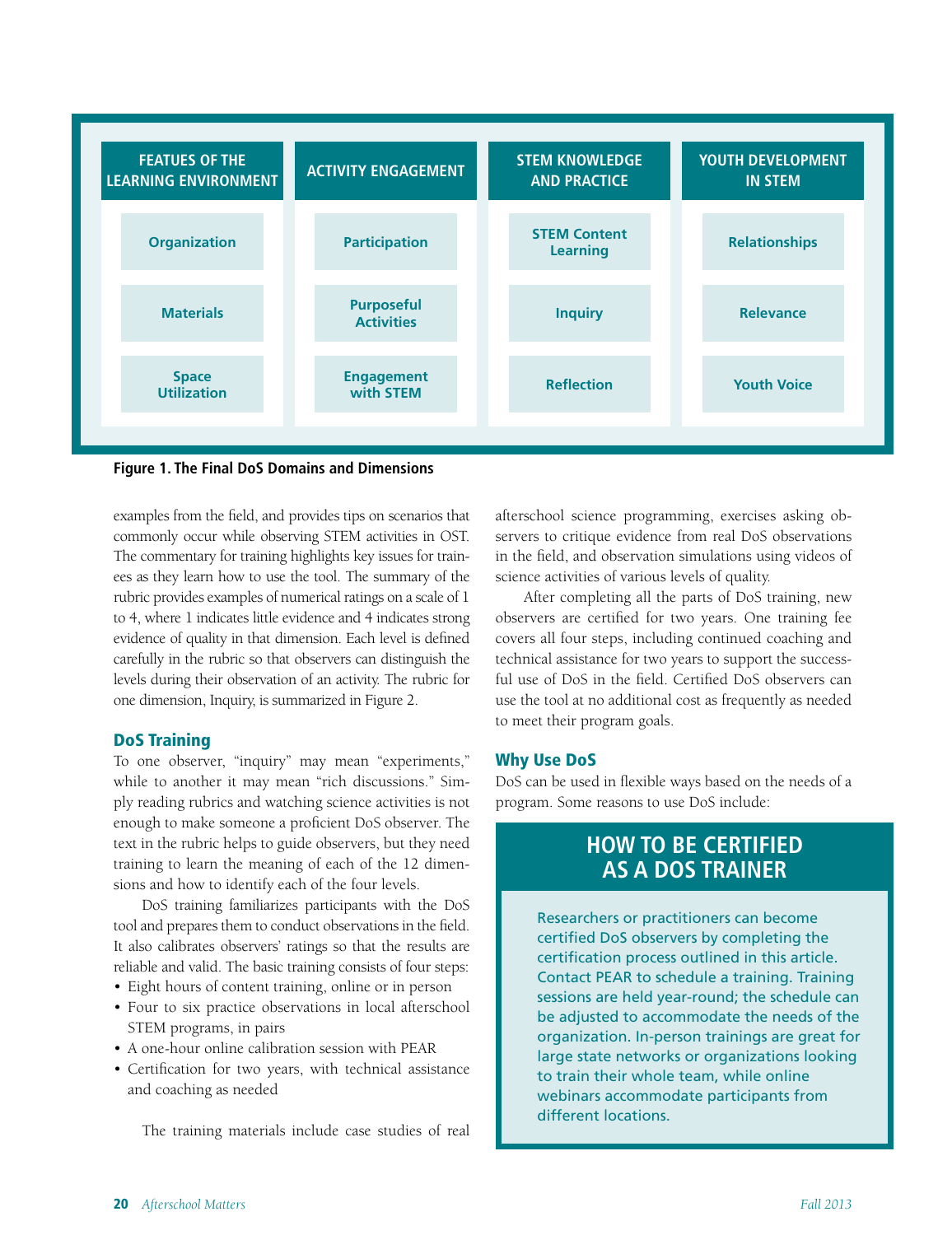| <b>EVIDENCE ABSENT</b>                                                                                                                   | <b>INCONSISTENT EVIDENCE</b>                                                                                                                                                                                                                                                                     | <b>REASONABLE EVIDENCE</b>                                                                                                                                                                                       | <b>COMPELLING EVIDENCE</b>                                                                                                                                                                                                                                               |
|------------------------------------------------------------------------------------------------------------------------------------------|--------------------------------------------------------------------------------------------------------------------------------------------------------------------------------------------------------------------------------------------------------------------------------------------------|------------------------------------------------------------------------------------------------------------------------------------------------------------------------------------------------------------------|--------------------------------------------------------------------------------------------------------------------------------------------------------------------------------------------------------------------------------------------------------------------------|
| There is minimal<br>evidence that students<br>are engaging in STEM<br>practices during activities.                                       | There is weak evidence<br>that students are<br>engaging in STEM<br>practices during activities.                                                                                                                                                                                                  | There is clear evidence<br>that students are<br>engaging in some STEM<br>practices during the<br>activities.                                                                                                     | There is consistent<br>evidence that students are<br>engaging in a range of<br>STEM practices during the<br>activities.                                                                                                                                                  |
| 1                                                                                                                                        | $\overline{2}$                                                                                                                                                                                                                                                                                   | 3                                                                                                                                                                                                                | 4                                                                                                                                                                                                                                                                        |
| Students observe<br>experiments<br>demonstrations, or are<br>given data, but do not<br>participate in inquiry<br>practices on their own. | Students follow cookbook<br>experiments where they<br>are given step-by-step<br>directions, or may be<br>given data or facts instead<br>of collecting them. Some<br>aspects of the activity<br>will support students<br>engaging in STEM<br>practices, but it is quite<br>scripted or unnatural. | Students engage in<br>STEM practices; however,<br>there may be uneven<br>use of these practices by<br>students or the level of<br>support during inquiry<br>may not be appropriate<br>for the group of students. | Students have multiple<br>opportunities to ask<br>questions; to think like<br>scientists, mathematicians,<br>and engineers; and to<br>engage in STEM practices<br>that allow them to<br>investigate questions as<br>they are appropriately<br>guided by the facilitator. |

# **Figure 2. Summary of the DoS Rubric: Inquiry Dimension**

- • To help individual programs track their progress over time
- • To encourage self-reflection among program staff, who can use DoS as a common language to discuss the quality of their activities and to pinpoint areas for improvement
- • To aggregate information across individual sites for large youth-serving organizations such as Ys or for city or state afterschool networks
- • To integrate DoS observations into an experimental evaluation design using pre- and post-participation assessments whose findings can be connected to the quality of the inputs observed using DoS

DoS can be used to help identify the areas where professional development or coaching may be needed. It provides a common language that staff members can use as they reflect on the quality of their science activities. Observers engage in consensus discussions in which they compare their field notes and ratings to make sure they have covered all aspects of the activities they observe and that they leave no room for misinterpretation. They then use the results of that discussion to frame the feedback given to staff members to help them improve their activities. DoS scores, along with the ensuing discussion and feedback, can help programs improve their curricular activities and pedagogical approaches.

Because DoS training involves several steps, OST programs will benefit most if they send staff members or leaders who are committed to the organization and are

likely to stay for at least a year. Despite the high turnover in afterschool settings, DoS can become an integral part of a program's planning, monitoring, and evaluation process. Its dimensions and quality indicators can be passed on to new staff members as a common framework for discussion when, for example, staff participate in curriculum design or undergo observation to help them improve their facilitation of activities. We are currently working on a train-the-trainer model so that program, curriculum, and training directors can begin to train their own staff and therefore make DoS an integral part of their program.

# A Case from the Field

To illustrate how DoS can be applied in the field and to provide practical details on DoS training, we next describe a case study of DoS observations conducted from summer 2009 to spring 2010 at East End House, a community center in Cambridge, Massachusetts. At the time of the study, East End House served 100 youth, ages 11–14, the majority of whom were eligible for free or reduced-price lunch. Approximately 60 percent of the participants were male and 40 percent female. The racial and ethnic composition of the student population was 35 percent African American, 25 percent Caucasian, 20 percent Hispanic, 10 percent Asian, and 10 percent other.

DoS was applied in this program both as a quality observation tool to pinpoint strengths and weaknesses and as a professional development tool to help the staff plan and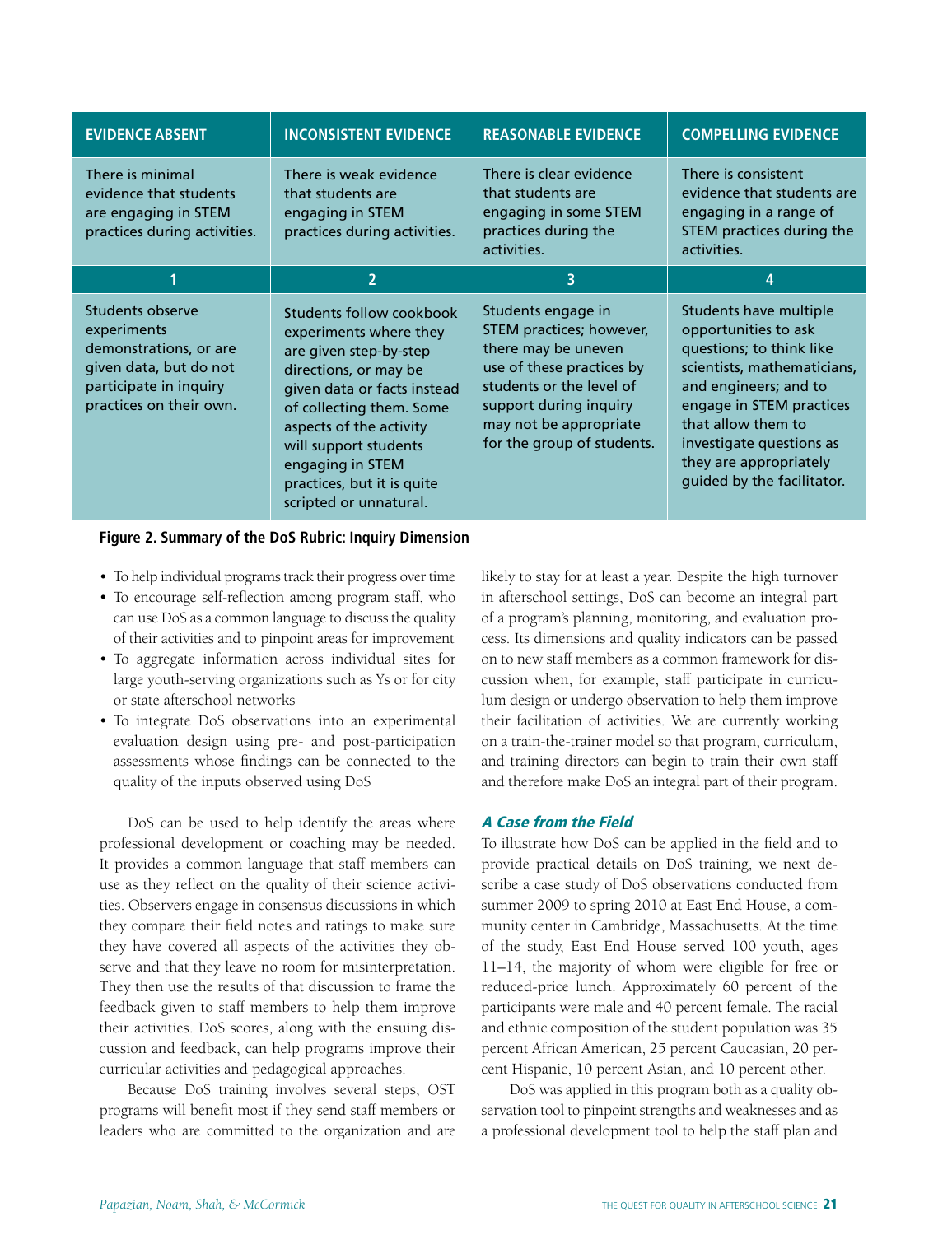revise their activities. PEAR trained the afterschool staff to use DoS, conducted observations of STEM activities, and provided feedback and recommendations that staff incorporated into their STEM curricula. In total, 19 one-hour observations were conducted, eight before the afterschool staff received DoS training and 11 after the DoS training.

The one-day training included information about existing quality frameworks in OST science, including the NSF framework and the NRC strands; approaches to quality in OST STEM instruction; and the development of DoS. More importantly, participants practiced applying the tool by watching videos of STEM activities, rating them, and reaching consensus on the ratings in small groups. Later, their ratings were calibrated with those of PEAR observers to establish inter-rater reliability with the tool's developers. Inter-rater reliability was also established during practice field observations by comparing the ratings of pairs of newly trained observers. This process ensures that DoS is being used consistently and accurately, regardless of who the observer is.

After the East End House staff received training in

DoS, PEAR and East End House staff began conducting observations together. PEAR observers were paired with the East End House middle school program director and the curriculum director. Each pair observed one activity at a time and then discussed their ratings to reach consensus. The feedback was communicated

to the facilitator of the observed activity. At the beginning of each curricular unit, the two directors worked with front-line staff to develop new curricula, incorporating the findings from the DoS observations. PEAR also used observation data to recommend ways that East End House could improve its programming.

The observed curricula were developed by the afterschool staff. Some examples of curriculum units included Numbers Behind Sports, Body Movement, Music by Me, and Green Thumbs Club. On average, the units were offered three times a week for four weeks. Typically one facilitator taught each unit, while groups of students rotated, so that all students got through all of the available curricular units during the academic term. During our study, four facilitators were teaching the units; there was no facilitator turnover. All facilitators had or were working toward bachelor's degrees. Only one had a science background.

Figure 3 compares the findings of the eight pre-training observations with those of the 11 post-training observations, using the dimensions that comprised the DoS domains at the time of the East End House case study. (See Figure 2 for the current domains and dimensions.) Post-training quality ratings for each of the 11 dimensions<sup>1</sup> increased relative to pre-training observations. The mean difference between pre-training and post-training scores was significant for nine dimensions: Planning and Preparation, Materials, Space, Engagement, Interest, Exploration, Investigation, Broadening Perspective, and Relevance. The only dimensions that did not show significant gains were Content Learning and Structure.

This case study suggests a correlation between use of the DoS tool and quality improvement. The study was not designed to confirm a causal relationship between the DoS training and an increase in quality of STEM programming. It used DoS as a *formative* instrument to help East End House improve its training and programming. A *summative* study, by contrast, would separate the external evaluators from the observers; the evaluators would analyze the observers' data. Moreover, an experimental design with treatment and control groups would be the only way to establish a causal

> relationship between DoS and STEM quality. Thus, this case study cannot pinpoint exactly what influenced the quality improvement. However, it does suggest that the focused training and feedback DoS provides were associated with positive trends in quality.

> Staff interviews confirmed the importance of DoS to the STEM programming at East End House. DoS

training enabled afterschool staff members to look at the program from an outsider's perspective and to strive to achieve quality. They also became familiar with national frameworks of STEM quality assessment and with the dimensions of STEM quality in OST. In follow-up interviews, front-line staff reported feeling more confident in their STEM teaching and in their understanding of what quality STEM activities look like. Staff members stated not only that the DoS training was important but also that actual use of the tool, with time for reflection and planning, greatly enhanced their ability to develop and implement quality STEM activities. One activity facilitator said:

When we started doing science in our afterschool program, before being trained on DoS, we didn't do inquiry; we didn't know how to teach content. We did a lot of projects without a lot of depth. But now, we build lessons around student voice that engage kids in really understanding science, making meaning of their world, and using critical thinking skills.

In follow-up interviews, front-line staff reported feeling more confident in their STEM teaching and in their understanding of what quality STEM activities look like.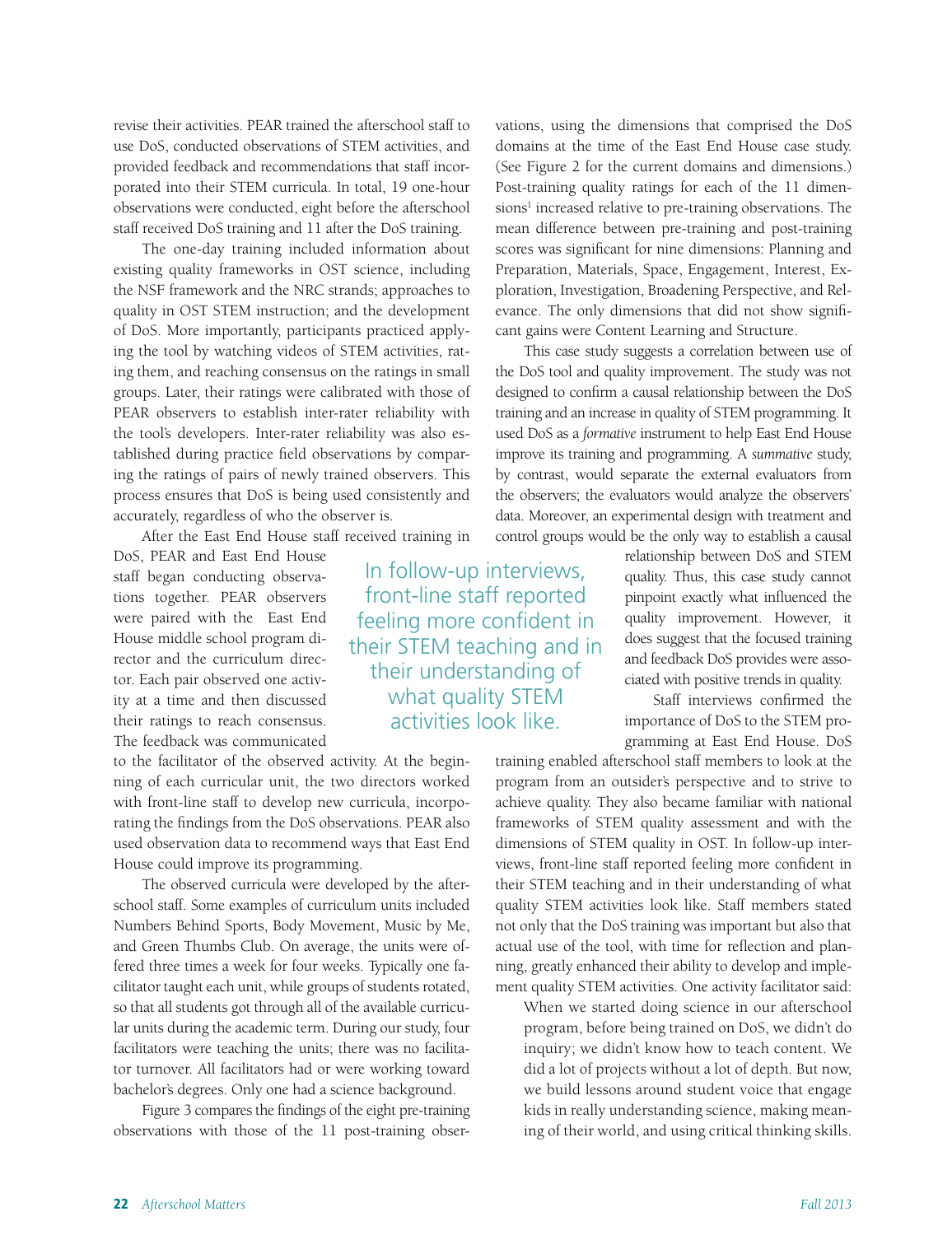



The staff also reported that they were able to use their newly acquired skills to engage students in better science experiences. This improvement is exemplified in the words of another facilitator, who said, "One of the things we're best at now is helping kids to make their own meaning and draw their own conclusions. Now they get to do the thinking."

# Strengthening the Investment in Afterschool STEM Quality

Our findings extend the creative work of a number of program assessment and quality observation tools by helping to define quality STEM education and enabling practitioners to observe STEM activities systematically. The DoS platform of observation and data-driven professional development can support programs to build practices that foster student interest and engagement in STEM.

Findings from the case study of East End House can be generalized to a wide spectrum of afterschool science programs. Although each program is unique, the DOS tool is designed to help afterschool staff identify the strengths and weaknesses in their STEM instruction so that, through consensus discussions, they can work to improve the program.

As a next step, the Mott Foundation, in collaboration with the Noyce Foundation, has created a technical assistance team to support nine state afterschool STEM networks. In each state, we will train teams to use DoS and certify them when they have reached acceptable levels of reliability. This large-scale project has several components, including training professionals to use DoS and comparing DoS observation data with students' expressions of science interest and facilitators' self-reports on their science

programming. We are also planning to give DoS training to afterschool providers across California. In the meantime, the DoS tool has been adopted successfully in many afterschool networks. We have built the infrastructure to serve many regions and organizations across the country.

We have collected valuable data describing quality across a range of sites and have seen improvement when OST staff systematically observe their STEM activities. Through continued analysis of the data, we are able to improve our training process and prepare observers to achieve the most accurate ratings possible. The practical feedback provided by certified observers can immediately be used to improve OST STEM programming.

Public and private funders are investing millions of dollars to get students interested and engaged in science outside of school. Use of DoS helps the OST field to demonstrate that the quality of our STEM instruction is strong and that it can lead to the student outcomes that funders, researchers, and practitioners alike are working to achieve.

# Acknowledgements

The authors would like to express their gratitude to the Kaufmann Foundation and the National Science Foundation, which generously supported the development and validation of the DoS tool (NSF award numbers 540306 and 1008591). We would also like to thank Dr. Dylan Robertson and Michael Delia. East End House would like to thank the Biogen Idec Foundation and the Massachusetts Department of Elementary and Secondary Education's 21st Century Community Learning Centers program for their generous support.